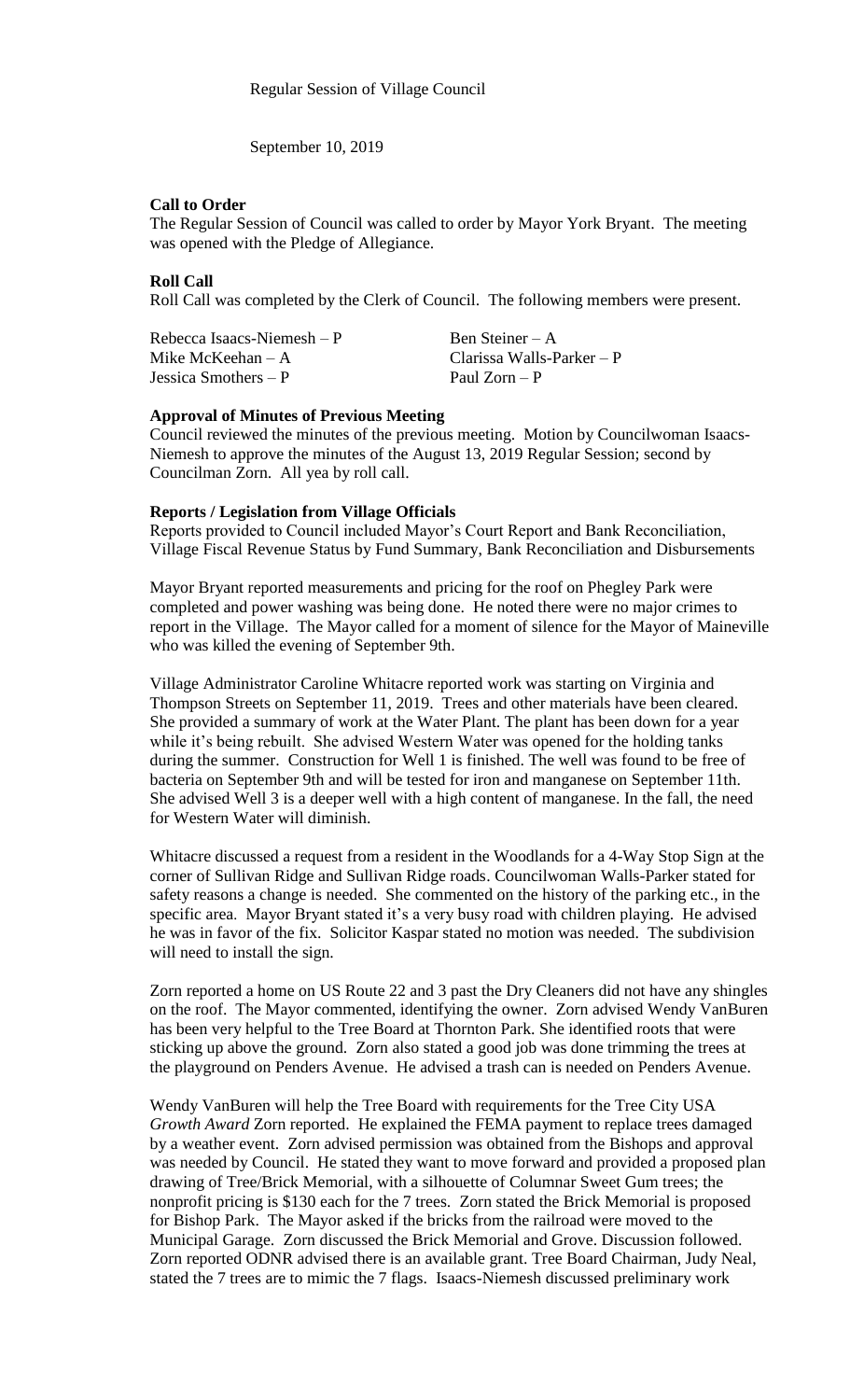#### Regular Session of Village Council

September 10, 2019

being done ahead of the ODNR portion. Walls-Parker asked if Council approves the proposed plan for the grove, will we be able to apply for the grant. Isaacs-Niemesh commented. Neal stated the Tree Board is prepared if the grant is not approved; she advised Dogwood and Red Maple trees will be in the Grove. Zorn stated another dedication may be in order. He advised he had documentation for each brick. Kaspar asked if the grant was to be authorized after the proposed plan approval. He recommended an up or down vote.

Motion by Isaacs-Niemesh to approve the proposed plan for the Grove; second by Walls-Parker. All yea.

Isaacs-Niemesh asked that Council and Administration look into the parking situation in the Woodlands. Discussion followed. Walls-Parker reported Trent and Lisa Heimann were holding a Grand Opening for the Arts Center October 5th. She stated they have  $400+$ responses. Walls-Parker urged the community to attend and bring their own scissors. Mayor Bryant advised Trent Heimann had 18 businesses in the Art Center; he commented on the growth.

Walls-Parker reported she and the Mayor met regarding the mural painting previously discussed. The painter quoted \$30,000. Walls-Parker stated that is a *no go*. A citizen commented on other artists. Discussion followed. Walls-Parker asked if the Village will plant flowers at the edge of town at Kibbey Avenue and US RT 22  $\&$  3 this year. Discussion followed. It was stated Viox owns the property at the Point; Walls Parker will check with Viox on the flowers. Walls-Parker reported the Market was a huge success with positive feedback. The Mayor discussed the mural painting at the Gun Shop done by high school students. The Mayor advised Bill Thompson solicited students for the painting. Walls-Parker advised South Lebanon now has a Book Library like the Village's Book Library recently established; South Lebanon has a box at their Administrative site.

The Village Administrator discussed three old Ordinances. Mockups of the proposed changes were provided to Council. Three changes were proposed for Ordinance #6-92. 1) Change section 1b from *3 to 10 years old*. 2) *Strike Section 6 regarding salvage yard*; 3) Change Section 5b to *\$100* per day. Zoning Inspector Ron Kilburn discussed the reality of a deterrent with a \$100 daily fine. Whitacre commented. Discussion followed. Isaacs-Niemesh questioned the fee. The Zoning Inspector discussed the process prior to a fine initiated; a court appearance is required before the fine is imposed. Discussion followed. The fine will be \$100 per week (Sect. 5b). Walls-Parker stated consequences are necessary and recommended a 30 day notice before the fee is imposed. Comments and suggestions were made from the floor. The Solicitor read the proposed pending amendment to Ord. #6-92 (5b)...fine of \$100 per week after a 30 day notice.

Motion by Isaacs-Niemesh to suspend the rules and waive three readings of Ordinance #4- 19; second by Councilwoman Smothers. Motion by Isaacs-Niemesh to adopt Ordinance #4- 19, amending Ordinance #6-92 as requested; second by Walls-Parker. All yea by roll call.

Administrator Whitacre discussed Ordinance #18-92 and proposed changes, 1) Section 3, Change to *height of the vegetation does not exceed 10";* 2) Section 4b, Strike *If the address of the owner or…is unknown, publish notice once in newspaper*… 3) Change Sect. 7 to \$250. Zorn posed a question. Whitacre clarified. Ron Kilburn commented on the process. He stated if they appear in court, there is a fine. Discussion followed. Kaspar read the pending Ordinance.

Motion by Smothers to suspend the rules and waive three readings of Ordinance #5-19; second by Walls-Parker. Motion by Isaacs-Niemesh to adopt Ordinance #5-19, amending Ordinance #18-92specified; second by Walls-Parker. All yea by roll call.

The Administrator discussed Ordinance #10-98 recommending deleting the provision for a Citizens Housing Committee which is not currently used, editing Section B and Section 6; complaints will be handled by the Zoning Inspector. She cited the Plaza as an example. The